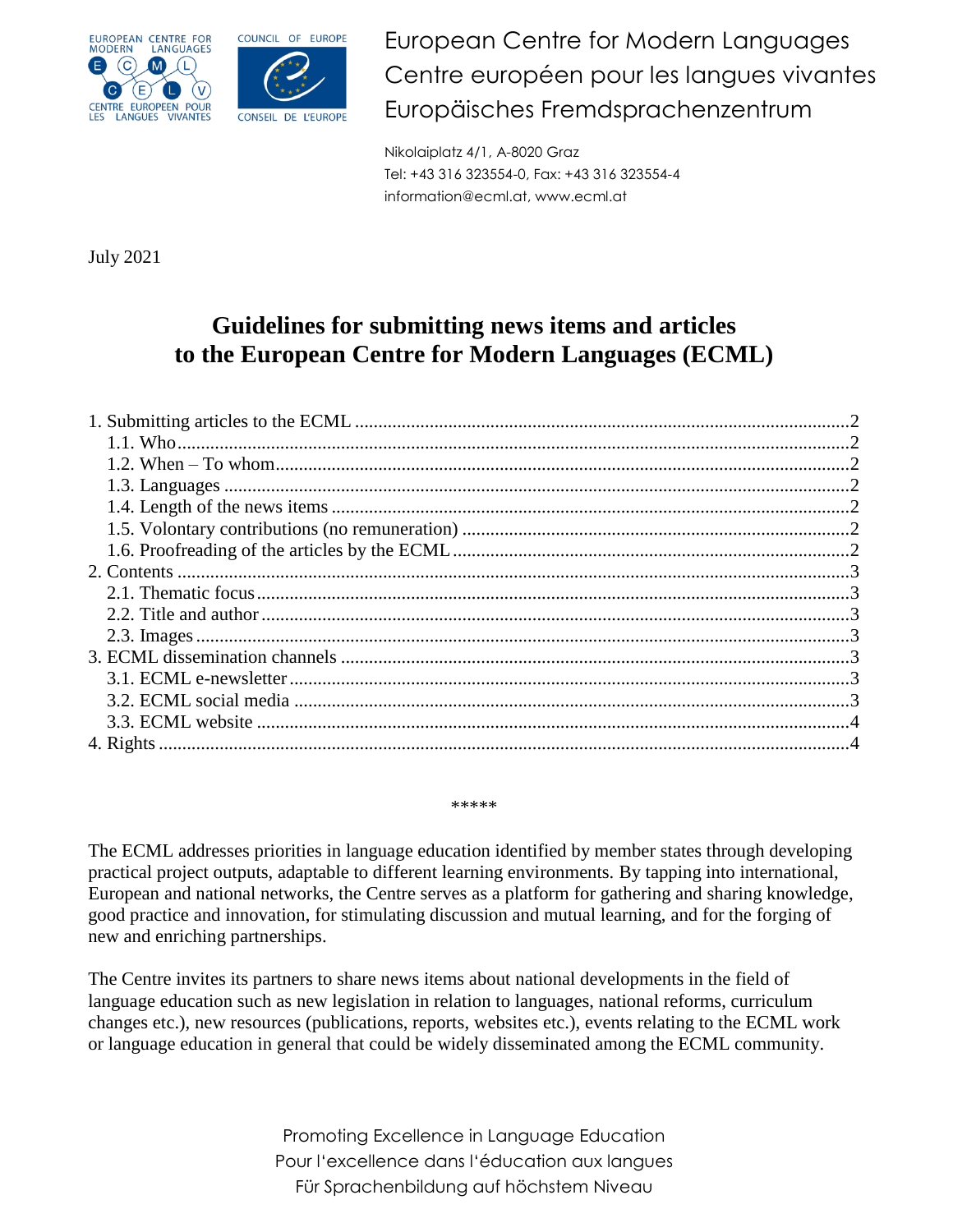#### **1. Submitting articles to the ECML**

# <span id="page-1-0"></span>*1.1. Who*

Submissions are welcome from ECML project teams, ECML Governing Board Members, ECML National Nominating Authorities, ECML National Contact Points, members of the Professional Network Forum of the ECML, the Council of Europe, Wergeland Centre.

#### <span id="page-1-1"></span>*1.2. When – To whom*

Contributions can be sent at any time via e-mail to the ECML [\(information@ecml.at\)](mailto:information@ecml.at).

# <span id="page-1-2"></span>*1.3. Languages*

The official working languages of the Council of Europe are English and French. Therefore news items and articles must be written in at least one of these languages. If needed, they will be translated into the second working language by the ECML.

## <span id="page-1-3"></span>*1.4. Length of the news items*

The news item should not exceed 500 characters (+ weblinks).

This item can introduce/summarize/link to a longer article in any other language (drafted by the author or from an external source). The length of this longer article's is left at the authors' discretion.

#### <span id="page-1-4"></span>*1.5. Volontary contributions (no remuneration)*

We appreciate the willingness of authors to contribute their work in support of the language education community. No payments of any kind are offered in exchange for accepted submissions.

# <span id="page-1-5"></span>*1.6. Proofreading of the articles by the ECML*

Acceptance is based entirely upon the ECML's perception of content, quality, and its potential appeal to the ECML community.

<span id="page-1-6"></span>All submissions will be subject to editorial review. The ECML reserves the right to make minor edits or revisions to the news items without the advance approval of the author  $-i.e.$  language quality, clarity, style, typographical conventions of the official Council of Europe languages, drafting matters. What is deemed minor is a matter of ECML discretion.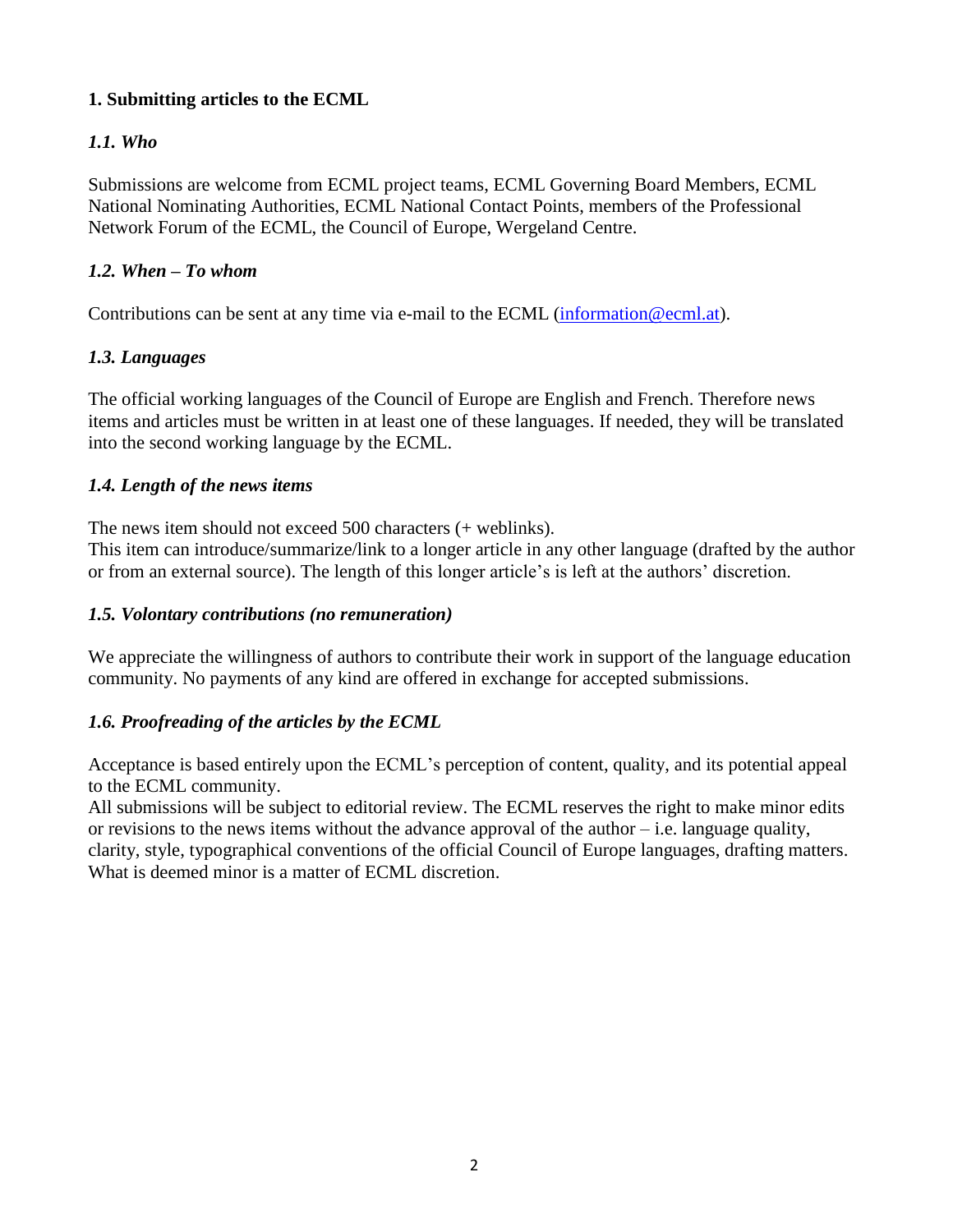#### **2. Contents**

# <span id="page-2-0"></span>*2.1. Thematic focus*

Subject matter for any article shall deal with language education or explore topics that are of interest to professionals in language education in Europe and beyond.

The article should not assume significant prior knowledge of the topic area on the part of the reader and should be 'stand-alone' in nature. The context should always be explained. Where appropriate articles can include links to additional materials /sources.

### <span id="page-2-1"></span>*2.2. Title and author*

For each news item, please include a title and your contact information (or the contact information of the author of the item). The title should be concise and provide a clear indication of the nature of the article.

## <span id="page-2-2"></span>*2.3. Images*

If an author wishes to include a specific image, s/he must obtain the copyright to the image or specific rights for the inclusion of that image and provide the original source of the data. Images, if they are to be included in the online [European Language Gazette,](http://www.ecml.at/gazette) should be submitted as separate electronic files. Acceptable file formats include .jpg, .png, .bmp, and .tiff. Picture resolution: 300 dpi.

#### <span id="page-2-3"></span>**3. ECML dissemination channels**

The ECML will decide upon the most appropriate form of dissemination of the news items among its networks, depending on the content, quality of the information and its potential appeal to the ECML community.

Articles and news items can be posted on the following web pages and archived online indefinitely. This decision is left at the discretion of the ECML.

# <span id="page-2-4"></span>*3.1. ECML e-newsletter*

 European Language Gazette: [www.ecml.at/gazette](http://www.ecml.at/gazette) The ECML e-newsletter is published by the ECML 5-6 times per year and distributed to the subscribers via e-mail. To subscribe to the European Language Gazette or to manage subscription settings, please enter your first and last name, as well as your e-mail address in the relevant fields and select the language version at [www.ecml.at/gazette.](http://www.ecml.at/gazette)

# <span id="page-2-5"></span>*3.2. ECML social media*

- ECML Facebook page:<https://www.facebook.com/ecml.celv/>
- ECML Twitter page:<https://twitter.com/ECMLCELV>